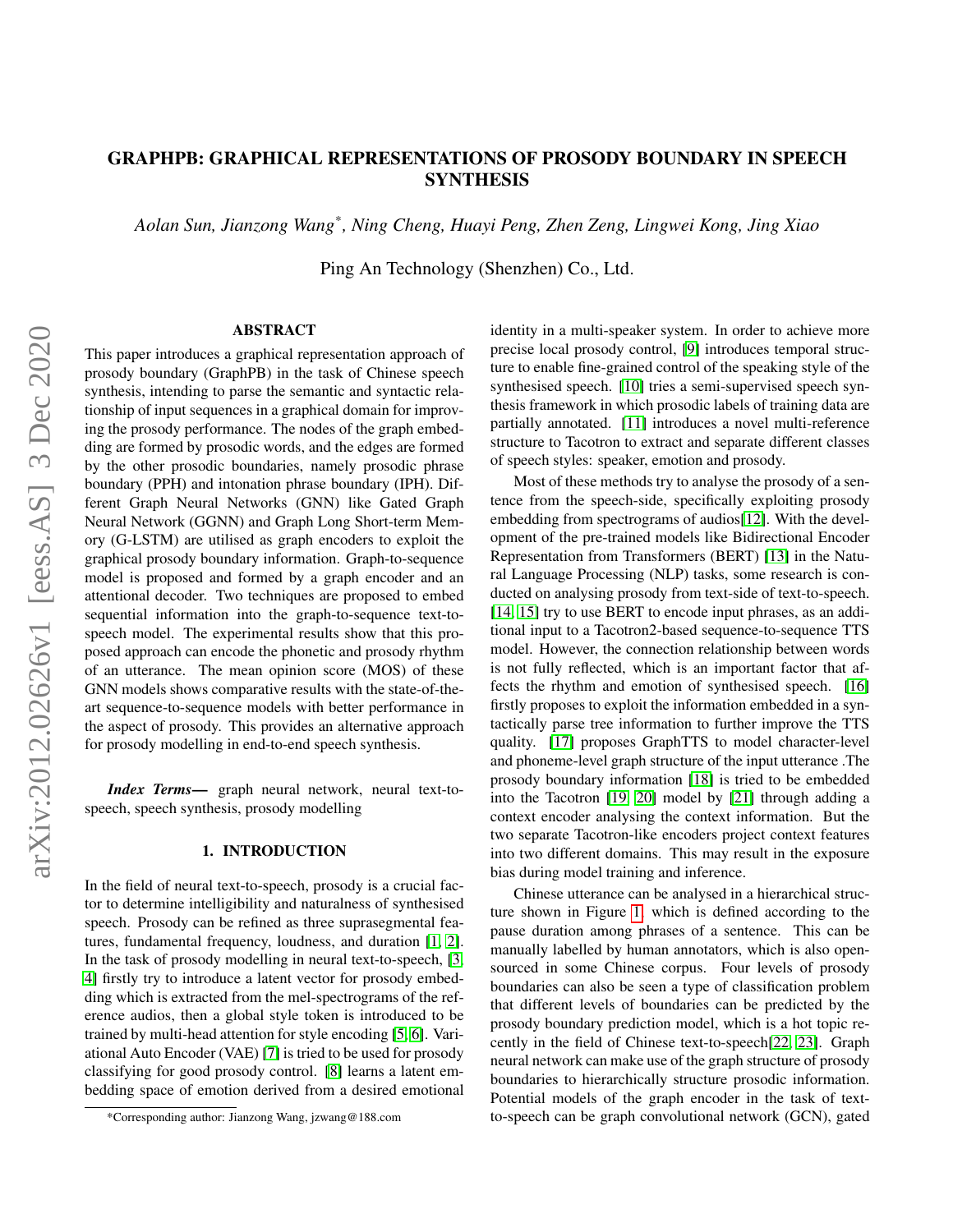

<span id="page-1-0"></span>Fig. 1. Prosody boundary

graph neural network (GGNN), graph long-short term network (GLSTM), etc. This paper utilises GNN to model the hierarchical structure of Chinese prosody boundaries for context modelling. The contributions of this paper are:

- Proposes two solutions to construct graph embedding by different levels of hierarchical prosody boundaries;
- Provides two approaches of phonetic sequential modelling, sequential edges and graph sequential encoder;
- Provides an alternative framework for text-to-speech, namely text-to-graph and then graph-to-speech modelling, to incorporate the prosody modelling module into the end-to-end speech synthesis process.

#### 2. RELATED WORK

Text-to-speech, a procedure to make talking machines, has been a developing hot topic in recent years because of the development of deep learning methods. Chinese is an ideogram language that each character has no relation with its phoneme, which is different from the phonetic language like English. However, the interrelation among words significantly influences the speaking rhythm of an input utterance.

For the purpose of visualisation of prosody embeddings, [\[24\]](#page-7-5) tries to visualise and interpret these latent expressive variables through clustering plots. However, context features of texts are also essential to prosody modelling. The Recurrent Neural Network (RNN) encoder extracts parts of context information. [\[25\]](#page-7-6) has conducted experiments on investigating the similarity and difference between encoder outputs of the end-to-end system and the context information of the statistical parametric TTS. The experiment results show that the encoder outputs reflect both linguistic and phonetic contexts such as vowel reduction at phoneme level, lexical stress at syllable level, and part-of-speech at word level. Prosodic words are the basic unit of a sentence. The consecutive words of the sentence form a prosodic word. Prosodic phrases are mostly composed of 2 or 3 prosodic words. Intonation phrases are separated by punctuation marks, such as commas, semicolons, etc.

Graph Neural Network (GNN) is an effective solution for modelling complex relationships and interdependency between objects [\[26,](#page-7-7) [27\]](#page-7-8). Gated recurrent unit and Long-short term memory models are two effective approaches in the field of sequential modelling methods. The design of the forget gate is the essence of these two model. Similar gates are added in the graph neural network models in GLSTM and GRU. Li et al. The inputs are firstly converted into a graph and then the GNN are utilised to learn the representation from the input graph. The gated graph neural network (GGNN) uses the Gate Recurrent Units (GRU) in the propagation step, which is designed for sequential problems [\[28\]](#page-7-9). [\[29,](#page-7-10) [30\]](#page-7-11) proposed Graph Long Short-Term Memory network (G-LSTM) to address the text encoding and semantic object parsing task. They follow the same idea of generalising the existing LSTMs into the graph-structured data in the non-Euclidean domain. The graph-to-sequence models have already been tested in the field of Neural Machine Translation (NMT) and Abstract Mean Representation (AMR) which shows outperforming the sequence-to-sequence models[\[31,](#page-7-12) [32,](#page-7-13) [33\]](#page-7-14).

### 2.1. Graph convolutional network

Graph convolutional networks (GCNs) aim to generalize convolutions to graph domain. The methods in this direction are often categorized as spectral approaches and spatial approaches. GCN is a procedure to aggregate information from neighbourhood via a normalized Laplacian matrix. The shared parameters are from feature transformation.

In the task of text-to-speech, since the input features are an undirected graph denotes by  $X$ , the nodes neighbouring to it can be denoted by the adjacency matrix A. The propagation procedure can be denoted by the equation below.

$$
f(X, A) = ARelu(AXW^{(0)})W^{(1)}
$$

This convolutional process can be regarded as a feature extraction process. In the field of speech synthesis, features are extracted from the input features which is used to be calculated attention matrix with the decoding spectrograms. However, the sequential relationships cannot be reasonably modelled through GCN, which might result in weak performance on long-term sentence.

#### 2.2. Graph recurrent network

The GGNN model is designed for problems defined on graphs which require outputting sequences which is quite suitable for the speech synthesis task[\[31\]](#page-7-12). LSTMs are also used similarly as GRU through the propagation process based on a tree or a graph. Two types of Tree-LSTMs and graph-structured LSTM are proposed to address different tasks. They all follow the same idea of generalizing the existing LSTMs into the graph-structured data but has a specific updating sequence. A sentence-LSTM is also proposed for improving text encoding.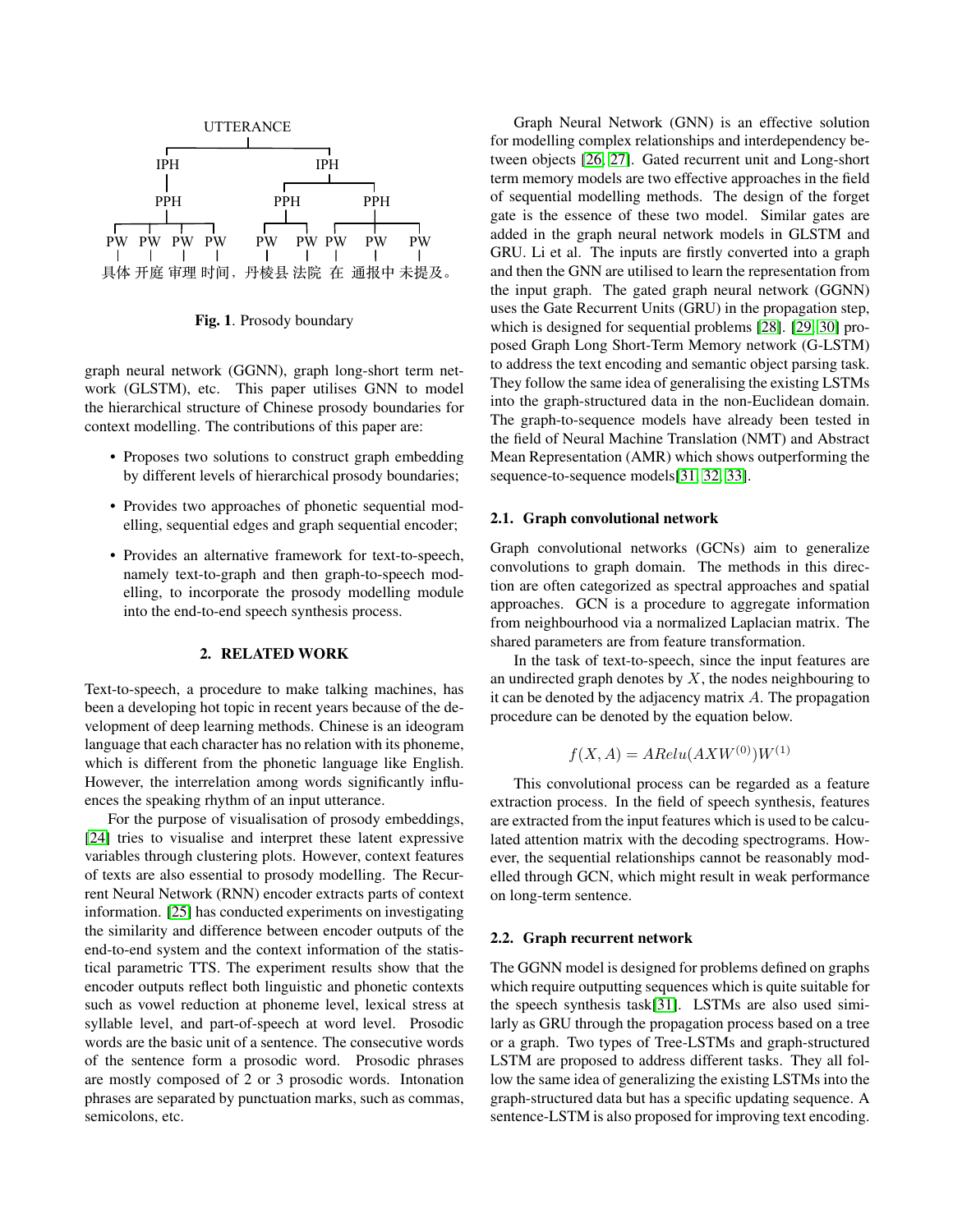It converts text into a graph and utilizes the Graph-LSTM to learn the representation.

### 3. GRAPH EMBEDDING

The graph embeddings are defined according to a graph structure  $\mathcal{G} = (\mathcal{V}, \mathcal{E})$ , where  $v \in \mathcal{V}$ , take unique values from  $1, ..., |\mathcal{V}|$ , and edges are pairs  $e = (v, v')$ . we focus on undirected edges in this paper represented by the directed edge  $v \rightarrow v'$  and the reverse one  $v' \rightarrow v$ . The *node embedding* (or *node representation* or *node vector*) for node v is denoted by  $\boldsymbol{h}_v \in \mathbb{R}^D$  [\[34,](#page-7-15) [35\]](#page-7-16).

#### 3.1. Prosody boundary modelling

<span id="page-2-2"></span>

<span id="page-2-4"></span><span id="page-2-3"></span><span id="page-2-0"></span>Fig. 2. Graphical prosodic boundary graph embeddings

The graph embeddings are constructed according to the hierarchical prosody boundary structure, prosodic word (PW), prosodic phrase (PPH), intonation prosodic phrase (IPH) and utterance (utter) denoted by  $\mathcal{L}_{pw}, \mathcal{L}_{pph}, \mathcal{L}_{u t t e r}$ There is a containment relationship that shows in the equation below.

$$
\mathcal{L}_{pw} \subseteq \mathcal{L}_{pph} \subseteq \mathcal{L}_{iph} \subseteq \mathcal{L}_{utter} \tag{1}
$$

The nodes are composed of PWs that  $v = \mathcal{L}_{pw}$  because the PWs are the minimum units of the prosody boundaries. The relationship of the PWs, PPHs and IPHs is heterogeneous, which makes it difficult to model edges among different level's nodes. So we model the containment relationship among different levels of prosody boundaries as edges  $e \in \mathcal{E}$ .

$$
v = \mathcal{L}_{pw} \in \mathcal{V} \tag{2}
$$

$$
e = {\mathcal{L}_{pph}, \mathcal{L}_{iph}, \mathcal{L}_{utter}} \in \mathcal{E}
$$
 (3)

The prosody boundaries of the Figure [1](#page-1-0) is converted to graph-structured shown in the Figure [2.](#page-2-0) To be specific, be-cause the second PPH in the Figure [1](#page-1-0) composed of the  $5<sup>th</sup>$ and  $6^{th}$  PWs, there is an edge connecting nodes  $v_5$  and  $v_6$ , denoted by  $e_{56} = (v_5, v_6)$  shown in Figure [2\(b\).](#page-2-1) Similarly, the graph embeddings of  $PPH_1$  and  $PPH_3$  constructed are shown in Figure [2\(a\)](#page-2-2) and Figure [2\(c\).](#page-2-3) In Figure [1,](#page-1-0) the second IPH comprises of  $PPH_2$  and  $PPH_3$ . So the  $IPH_2$  can be modelled as in Figure [2\(d\)](#page-2-4) that six edges are connected from the PWs of  $PPH_2$  to the PWs of  $PPH_3$ . Only one edge remains when pph-edge and iph-edge are duplicate.

#### <span id="page-2-5"></span>3.2. Sequential modelling

The sequential relationship among phonemes cannot be ignored because the significant variants of Chinese pronunciation like soft tone, transposed tone is highly related to the words connection scenarios. So it is necessary to add sequential representations into the graph embedding.

<span id="page-2-1"></span>Two methods are proposed and experimented. One approach is to solve the problem in the process of making the graph embedding, that sequential edges,  $e = (v_i, v_{i+1})$  where  $i = 1, \ldots, n$ , are added between adjacent nodes for better representation of the timing relationship. This may result in duplicate edges with the prosodic boundaries but this can be interpreted as a second pass of the messages in this scenario that the adjacent nodes may have a strong relationship than the not adjacent ones. An alternative approach is to add an additive encoder, which will be detailly described in Section [4.1.](#page-3-0)

#### 3.3. Algorithm

The algorithm of constructing graph embedding is shown in Algorithm 1. The input is the sentence with prosody boundaries S and the set of prosody boundaries  $\mathcal{P} = \{P_1, P_2\}.$ These prosody boundaries can be predicted by the prediction models or annotated manually. The output of the algorithm is graph embedding of the sentence  $\mathcal{G} = (\mathcal{V}, \mathcal{E})$ , which is an intermediate embedding as the input of the graph-to-sequence TTS model. The notations are shown in the Tabl[e1.](#page-3-1)

# 4. GRAPH-TO-SEQUENCE TTS

The graph-to-sequence structure is an alternative approach of sequence-to-sequence models [\[36\]](#page-7-17) in the task of the endto-end process, which has shown effectiveness in the field of neural machine translation (NMT). In the task of text-tospeech (TTS), graph embedding is the information converted from sequential text to a non-Euclidean space, which requires a graph encoder to compute and pass the messages embedded in nodes and edges of the input graph.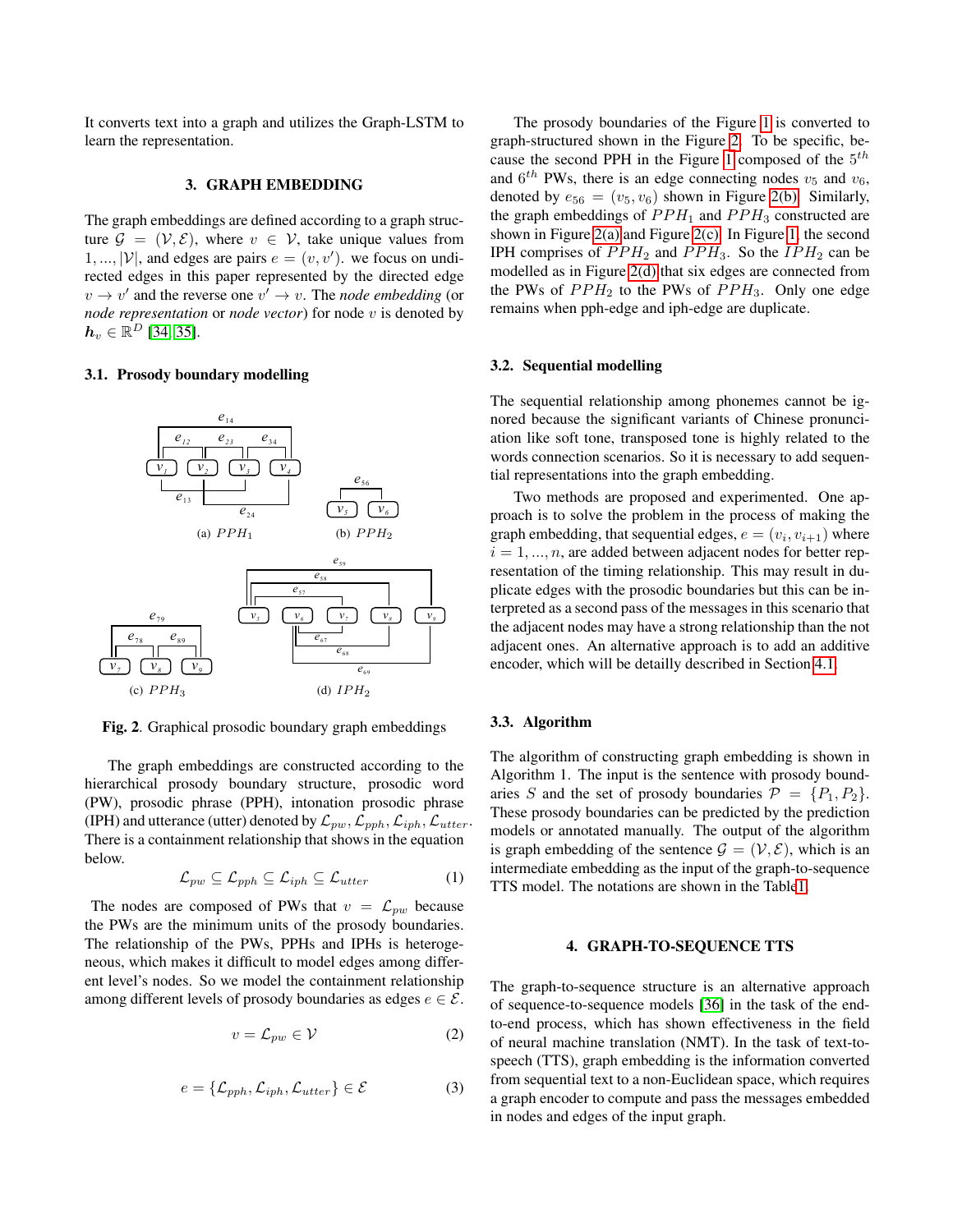Prosody Boundary Graph Embedding



<span id="page-3-3"></span>

(b) Graph Sequential Encoder

Fig. 3. Graph-to-sequence TTS

<span id="page-3-1"></span>

|                             | <b>Table 1.</b> Notation of Algorithm 1            |
|-----------------------------|----------------------------------------------------|
| <b>Notation</b>             | <b>Meaning</b>                                     |
| S                           | The sentence with prosody boundaries               |
| $\mathcal{P}$               | The set of prosody boundaries                      |
| $P_1$                       | The prosody-word boundary                          |
| $P_2$                       | The phrase-prosody boundary                        |
| $\mathcal G$                | The graph embedding of the sentence                |
| $\mathcal V$                | The vertices of the graph embedding                |
| $\mathcal E$                | The edges of the graph embedding                   |
| $\boldsymbol{b}$            | The previous character                             |
| SS                          | $S$ with characters replaced by placeholders       |
| pb                          | The array of prosody boundaries $S$                |
| $\mathcal{S}_{\mathcal{S}}$ | The current character in the sentence $\mathcal S$ |
| cur                         | Current scanning word                              |
| idx                         | The placeholder of the character                   |
| $b\bar{b}$                  | The consecutive characters                         |
| $\eta$                      | The current character in the ss                    |
| nns                         | The nodes connecting by this $P_2$                 |
| ee                          | The edges connected by $P_2$                       |

# <span id="page-3-0"></span>4.1. Model Structure

In the Graph-to-Sequence TTS model, the converted prosody boundary graph embeddings are first consumed by  $N$  GNN layers to encode the embedding information. The propagation process of the model is shown in Figure [3\(c\).](#page-3-2) The number of neurons of the first layer of GNN encoder is the same as the number of nodes of graph embeddings. The nodes embedding are randomly initialised and the information aggregates along the edges connected to it. The propagation process shown in Figure [3\(c\)](#page-3-2) is quite similar to the fully-connected neural network. However, the key difference is that the messages will only aggregate among adjacent nodes connected by graph

edges.

This propagation process will converge to a fixed point that nodes embedding achieves a steady state. In the task of speech synthesis, 2-3 layers of GNN is enough for text encoding. The Graph neural network (GNN) layer can make use of GGNN or G-LSTM models for this sequential task. The output of this GNN encoder is the value vector  $H_{PB}$  attending the calculation process of the attentional decoding procedure same as the one used in Tacotron2. Sequential encoding calculated by the Graph Sequential Encoder is optionally concatenated with the encoder outputs  $H_{PB}$ . Melspectrograms are output through the attentional decoder for generating waveforms.

<span id="page-3-2"></span>(c) Graph Neural Network Propagation

↓

#### 4.2. Graph Sequential Encoder

To solve the problem of sequential modelling, an additive encoder, *Graph Sequential Encoder*, can be added for sequential modelling shown in Figure [3\(b\).](#page-3-3) The input of the *Graph Sequential Encoder* is the phoneme-level graph embeddings. The nodes of the phoneme-level graph embeddings are the phoneme characters of a sentence and the edges are the sequential edges connecting the characters representing the sequential information. These phoneme-level graph embeddings are input into  $N$  GNN layers for encoding. Similar to the GGNN module in the graph encoder shown in [4.1,](#page-3-0) the Graph neural network (GNN) layer can make use of GGNN or G-LSTM for the prosody encoding task. The output sequential encoding Θ can be concatenated with the prosody boundary graphical representations  $H_{PB}$  to attend the calculation process of attentional decoding as the keys and values of the attention mechanism. This may give the decoder more information about phoneme-level and sequential information, which is expected to improve the synthesis performance.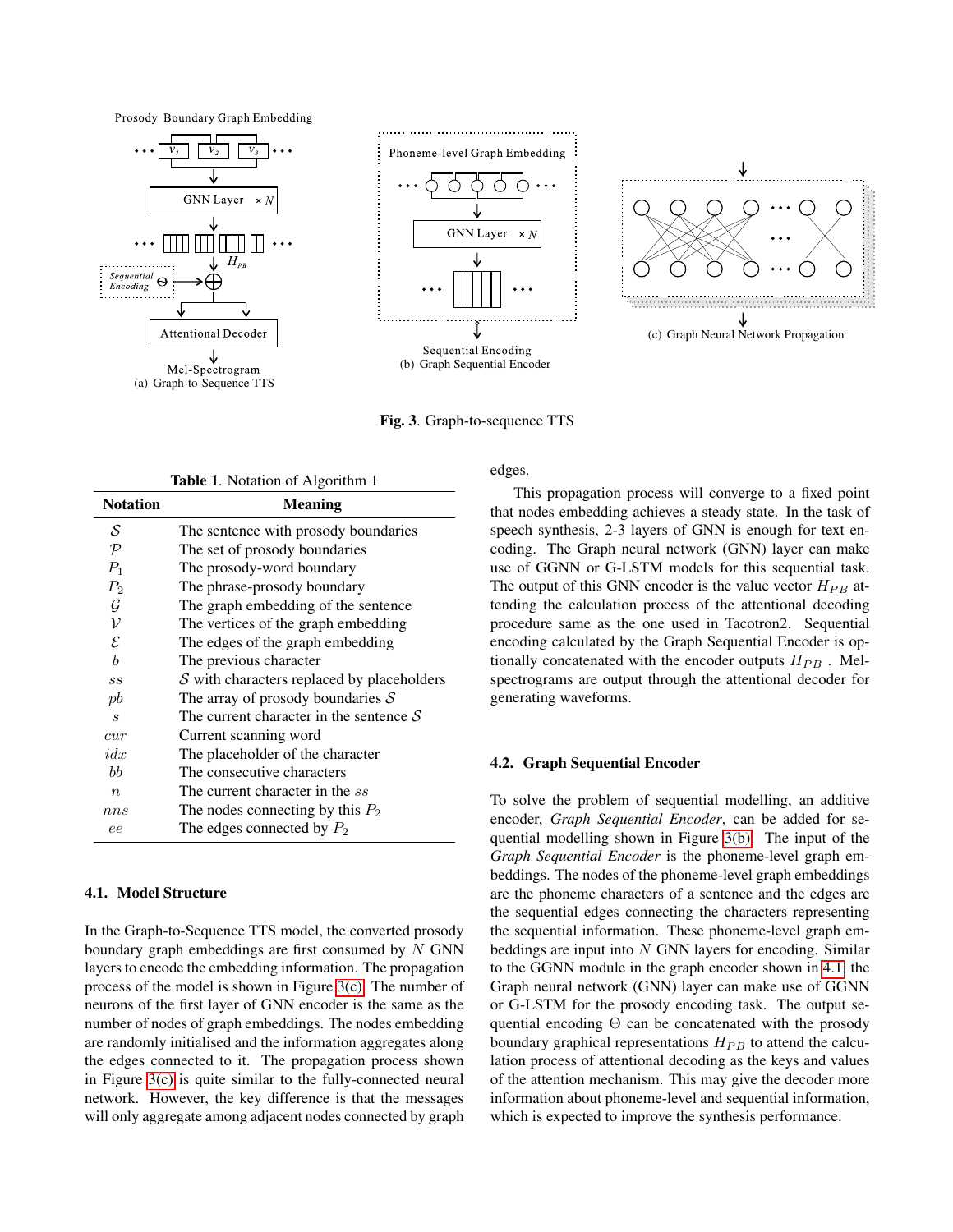#### Algorithm 1 Graph Embedding Construction

**Input:** Sentence with prosody boundaries  $S$ ; The set of prosody boundaries  $P = \{P_1, P_2\}$ **Output:** Graph Embedding of the sentence  $\mathcal{G} = (\mathcal{V}, \mathcal{E})$ 1: Initialize b, bb, ss, pb,  $\mathcal{V}, \mathcal{E} \leftarrow [$ ,  $idx \leftarrow 0$ 2: for each  $s \in S$  do 3:  $cur \leftarrow [b; s]$ 4: if  $cur \in \mathcal{P}$  then 5:  $idx \leftarrow idx + 1$ 6:  $pb \leftarrow [pb; cur]$ 7:  $ss \leftarrow [ss;idx;cur]$ 8:  $\mathcal{V} \leftarrow [\mathcal{V}; cur]$ 9: end if 10:  $b \leftarrow s$ 11: end for 12: for each  $n \in ss$  do 13: if  $n \neq P_2$  then 14:  $bb \leftarrow [bb; n]$ 15: else 16:  $nns \leftarrow bb$  *segmented by*  $P_1$ 17: ee ←*the combinations of two random elements in* nns 18:  $\mathcal{E} \leftarrow [\mathcal{E}; ee]$ 19:  $bb \leftarrow''$  $20:$  end if 21: end for 22:  $result \leftarrow (\mathcal{V}, \mathcal{E})$ 23: return result

#### 5. EXPERIMENTS

#### 5.1. Training setup

The experiments are conducted on the open-source dataset from the Databaker company [\[37\]](#page-7-18). The dataset contains graphemes, phonemes, prosodic labels and the corresponding audios. The prosodic labels can also be predicted by the prosody boundary prediction models. The total hour of the dataset is about 12 hours with 10000 utterances recorded by a professional Chinese female news anchor. Because of the data sparsity of Chinese characters, the Chinese graphemes  $\Psi$  are firstly converted to phonetic characters in a compact space denoted by  $\psi$ . The dimensions of  $\psi$  are significantly smaller than that of  $\Psi$ . The baseline model as the benchmark is Tacotron2. Griffin-Lim [\[38\]](#page-7-19) is selected as the vocoder for the mainly comparative experiment on prosody performance. The frame length and frameshift in the models are 50ms and 12.5ms, and the output acoustic features are 80 dim mel-spectrograms. Batch-size is 32 and Adam optimizer is utilised. The learning rate follows a designed annealing strategy starting from  $1e - 3$  decreasing to  $1e - 5$  after 5000 iterations.

The subjective evaluation metric chosen in this paper is Mean Opinion Score (MOS), scaling from 0 - 5 with stages

increased by 0.5. The listening tests are rated by 50 native speakers on 100 randomly chosen test sentences. Each sentence is scored by at least 10 raters. The MOS tests were crowdsourced to the raters through an internal platform similarly to Amazon's Mechanical Turk.

## 5.2. Experiment Design

#### *5.2.1. Experiment I – Benchmark experiment*

Experiment I is designed to show the technical feasibility of using GNN models to solve TTS problems using prosody boundary inputs. Two GNN approaches are selected as the encoder, GGNN and GLSTM respectively. Only PPH edges are modelled in this experiment for simplicity and sequential edges are added for avoiding missing edges in some utterances. The MOS results of the baseline model and GraphPB models as shown in the Table [2.](#page-4-0)

<span id="page-4-0"></span>

| Table 2. Benchmark experiment |                 |  |
|-------------------------------|-----------------|--|
| Model                         | <b>MOS</b>      |  |
| Baseline Tacotron2            | $4.05 \pm 0.12$ |  |
| GraphPB GGNN Encoder          | $4.28 \pm 0.22$ |  |
| GraphPB GLSTM Encoder         | $4.25 \pm 0.26$ |  |
| Human Recording               | $4.60 \pm 0.17$ |  |

From Table [2,](#page-4-0) it can be seen that the GraphPB GGNN and GLSTM Encoder model achieve competitive performance with the baseline model. The model of GGNN Encoder achieves slightly higher MOS than GLSTM Encoder. However, the robustness of the two GraphPB models performs not that good as the baseline model. This may be due to the huge complexity of the edge information.

The mel-spectrogram figures of the baseline Tacotron and GraphPB GGNN Encoder are shown in Figure [4.](#page-5-0) It can be seen that the pausing in Tacotron2 is more obvious, which is determined by the space symbols in the input text, whereas the pausing information in the GGNN Encoder model is more smooth among words, which gives a better flow of speaking rhythm. Besides the spectrogram of the end part of the GraphPB model has more energy than that of Tacotron2, which shows better rhythm at the end of the audio.

#### *5.2.2. Experiment II – Sequential modelling*

Two approaches for encoding sequential information introduced in Section [3.2](#page-2-5) and Section [4.1](#page-3-0) are compared in this experiment for the necessity of phoneme-level sequential modelling. The level of prosody boundary edges used in the experiment is PPH.

It can be observed from Table [3](#page-5-1) that the injection of sequential information improves the final results of the naturalness. The average MOS of graph embeddings without se-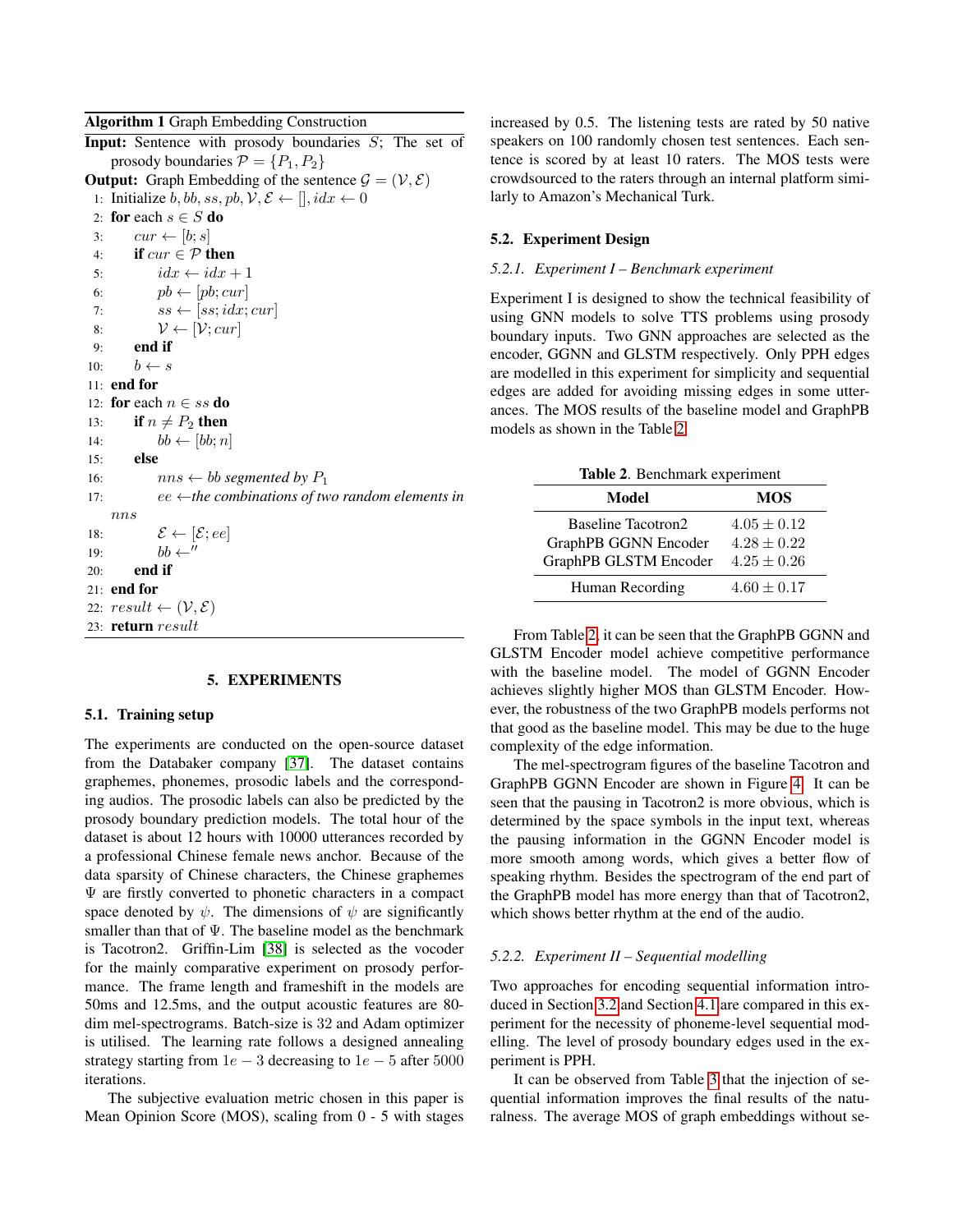

<span id="page-5-0"></span>Fig. 4. Comparison of Tacotron2 and GraphPB

<span id="page-5-1"></span>

| <b>Table 3.</b> Sequential modelling |                 |  |
|--------------------------------------|-----------------|--|
| Model                                | <b>MOS</b>      |  |
| No Sequential Info                   | $3.97 \pm 0.35$ |  |
| <b>Sequential Edges</b>              | $4.28 \pm 0.22$ |  |
| <b>Graph Sequential Encoder</b>      | $4.30 \pm 0.19$ |  |

quential info is the lowest with the highest variance. This may be due to high probabilities of null edges. The addition of Graph Sequential Encoder achieves the highest MOS and the lowest variance. But the model complexity is relatively high with low convergency efficiency.

#### *5.2.3. Experiment III – Number of level of PBs*

Experiment III is designed to fine-tune the number of levels of prosody boundaries to be considered in graph embeddings. The encoder used in this experiment is GGNN Encoder and sequential edges are added. The experiment results are shown in Table [4.](#page-5-2)

It is shown in Table [4](#page-5-2) that the additive IPH information slightly improves the MOS results with a gap of 0.01 and the slight drop of variance. However, the duplicate edges and complex hierarchical structure results in low convergency efficiency.

<span id="page-5-2"></span>

| <b>Table 4.</b> Number of levels of PBs |                 |                          |  |  |  |
|-----------------------------------------|-----------------|--------------------------|--|--|--|
| <b>Prosody boundary</b>                 | <b>MOS</b>      | <b>Convergency Steps</b> |  |  |  |
| <b>PPH</b>                              | $4.28 \pm 0.22$ | 11k                      |  |  |  |
| PPH & IPH                               | $4.29 \pm 0.21$ | 2.3k                     |  |  |  |

#### *5.2.4. Experiment IV – Comparative analysis*

To deeply discover the representations of prosody boundary, one utterance is segmented through two different methods shown below.

- U1:  $V = \{v_1, v_2\}$ ;  $\mathcal{E} = \{(v_1, v_2)\}$
- U2:  $V = \{v_1, v_2, v_3, v_4, v_5\}; \mathcal{E} = \{(v_1, v_2), (v_4, v_5)\}$

U1 segments the utterance into two parts according to the comma and period punctuation, so that there are only two nodes  $v_1, v_2$  representing each part and one edge connecting them,  $(v_1, v_2)$ . U2 segments the sentence to 5 parts represented by 5 nodes,  $v_1, v_2, v_3, v_4, v_5$ , and 2 PPHs are added in this version of segmentation represented by 2 edges,  $(v_1, v_2), (v_4, v_5).$ 

The level of prosody boundary to make graph embedding is PPH and the GGNN Encoder is used in this experiment. The MOS experiment results are shown in Table [5.](#page-5-3) The MOS of U2 is higher with better robustness because more reasonable segmentation rules are applied according to the semantic rules of the utterance. The segmentation of U1 is in a low segmentation resolution which results in slightly lower MOS and higher variance. This empirically shows that the embedding of graphical representations of prosody boundary can improve the prosody performance of speech synthesis.

<span id="page-5-3"></span>Table 5. Comparative analysis

| Utterance        | MOS             |
|------------------|-----------------|
| U1               | $4.19 \pm 0.2$  |
| $\overline{112}$ | $4.25 \pm 0.12$ |

## 6. CONCLUSIONS

This paper utilises Chinese prosody boundary to form graph embedding, that is consumed by a graph recurrent model for graph encoding. The encoded context features are passed to an attentional decoder for outputting mel-spectrogram frameby-frame. The experiment results show competitive performance with the state-of-the-art sequence-to-sequence models in the spectrogram generation module. Similar graph construction techniques and graphical modelling approaches can be tested in other languages.

## 7. ACKNOWLEDGEMENTS

This paper is supported by the National Key Research and Development Program of China under Grant No.2017YFB1401202, No.2018YFB0204400 and No.2018YFB1003500. The corresponding author is Jianzong Wang from Ping An Technology (Shenzhen) Co., Ltd.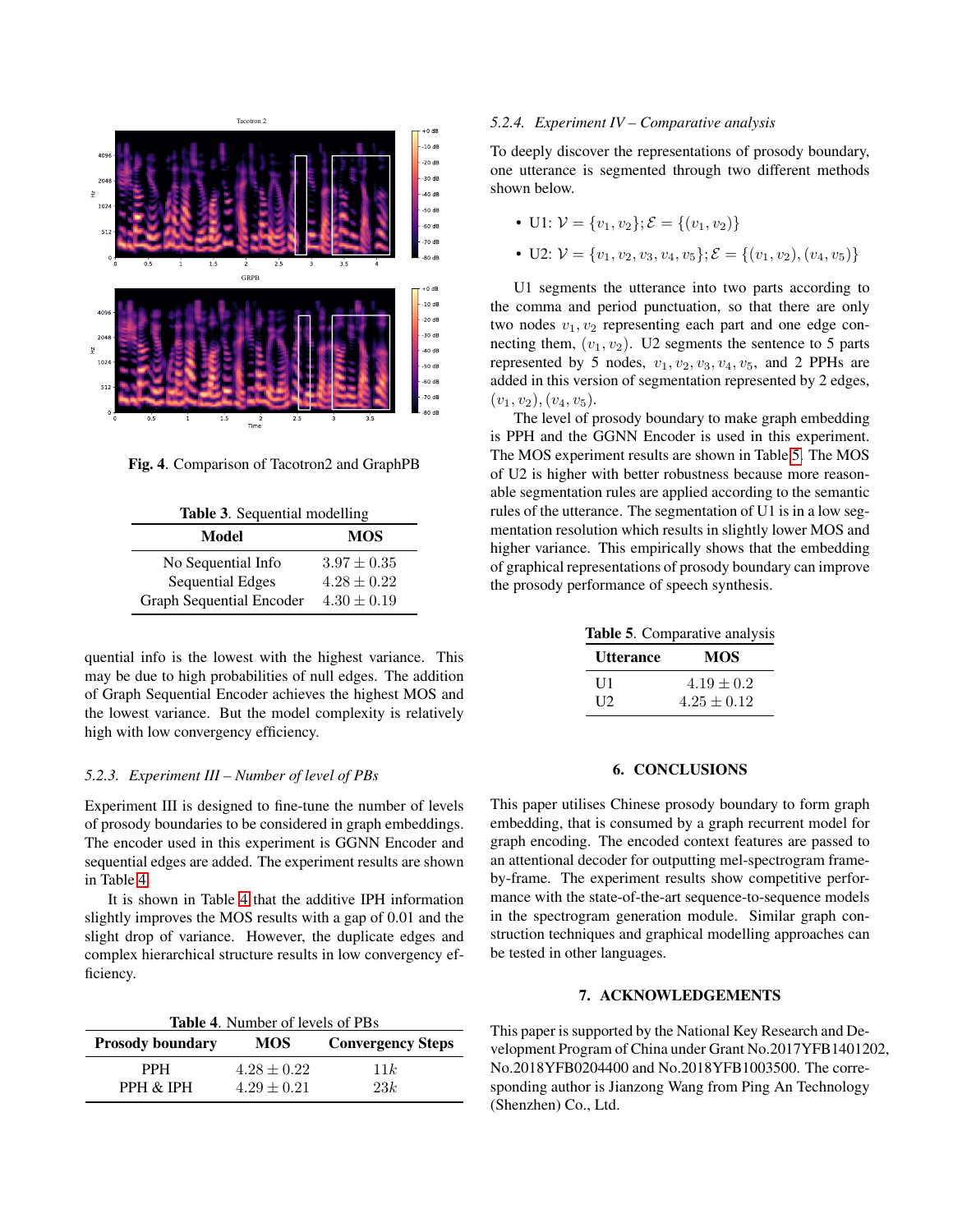## 8. REFERENCES

- <span id="page-6-0"></span>[1] Lesley Carmichael, "Modeling prosody: Different approaches," *Journal of the Acoustical Society of America*, vol. 112, no. 5, pp. 2443–2443, 2002.
- <span id="page-6-1"></span>[2] Adèle Aubin, Alessandra Cervone, Oliver Watts, and Simon King, "Improving Speech Synthesis with Discourse Relations," in *Proc. Interspeech 2019*, 2019, pp. 4470–4474.
- <span id="page-6-2"></span>[3] Yuxuan Wang, RJ Skerry-Ryan, Ying Xiao, Daisy Stanton, Joel Shor, Eric Battenberg, Rob Clark, and Rif A Saurous, "Uncovering latent style factors for expressive speech synthesis," in *Advances in Neural Information Processing Systems(NIPS) ML4Audio Workshop*, 2017.
- <span id="page-6-3"></span>[4] RJ Skerry-Ryan, Eric Battenberg, Ying Xiao, Yuxuan Wang, Daisy Stanton, Joel Shor, Ron Weiss, Rob Clark, and Rif A. Saurous, "Towards end-to-end prosody transfer for expressive speech synthesis with tacotron," in *International Conference on Machine Learning(ICML)*, 2018, pp. 4693–4702.
- <span id="page-6-4"></span>[5] Yuxuan Wang, Daisy Stanton, Yu Zhang, Rjskerry Ryan, Eric Battenberg, Joel Shor, Ying Xiao, Ye Jia, Fei Ren, and Rif A Saurous, "Style tokens: Unsupervised style modeling, control and transfer in end-to-end speech synthesis," in *Proceedings of the 35th International Conference on Machine Learning (ICML)*, 2018, pp. 5167–5176.
- <span id="page-6-5"></span>[6] Daisy Stanton, Yuxuan Wang, and R. J. Skerry-Ryan, "Predicting expressive speaking style from text in endto-end speech synthesis," in *2018 IEEE Spoken Language Technology Workshop, SLT 2018, Athens, Greece, December 18-21, 2018*. 2018, pp. 595–602, IEEE.
- <span id="page-6-6"></span>[7] Y. Zhang, S. Pan, L. He, and Z. Ling, "Learning latent representations for style control and transfer in end-toend speech synthesis," in *ICASSP 2019 - 2019 IEEE International Conference on Acoustics, Speech and Signal Processing (ICASSP)*, 2019, pp. 6945–6949.
- <span id="page-6-7"></span>[8] H. Choi, S. Park, J. Park, and M. Hahn, "Multi-speaker emotional acoustic modeling for cnn-based speech synthesis," in *ICASSP 2019 - 2019 IEEE International Conference on Acoustics, Speech and Signal Processing (ICASSP)*, 2019, pp. 6950–6954.
- <span id="page-6-8"></span>[9] Younggun Lee and Taesu Kim, "Robust and finegrained prosody control of end-to-end speech synthesis," in *International Conference on Acoustics, Speech and Signal Processing (ICASSP)*, 2019, pp. 5911–5915.
- <span id="page-6-9"></span>[10] Tomoki Koriyama and Takao Kobayashi, "Semi-Supervised Prosody Modeling Using Deep Gaussian

Process Latent Variable Model," in *Proc. Interspeech 2019*, 2019, pp. 4450–4454.

- <span id="page-6-10"></span>[11] Yanyao Bian, Changbin Chen, Yongguo Kang, and Zhenglin Pan, "Multi-reference tacotron by intercross training for style disentangling, transfer and control in speech synthesis," *arXiv preprint arXiv:1904.02373*, 2019.
- <span id="page-6-11"></span>[12] Da-Rong Liu, Chi-Yu Yang, Szu-Lin Wu, and Hung-yi Lee, "Improving unsupervised style transfer in endto-end speech synthesis with end-to-end speech recognition," in *2018 IEEE Spoken Language Technology Workshop, SLT 2018, Athens, Greece, December 18-21, 2018*. 2018, pp. 640–647, IEEE.
- <span id="page-6-12"></span>[13] Jacob Devlin, Ming-Wei Chang, Kenton Lee, and Kristina Toutanova, "BERT: Pre-training of deep bidirectional transformers for language understanding," in *Proceedings of the 2019 Conference of the North American Chapter of the Association for Computational Linguistics: Human Language Technologies, Volume 1 (Long and Short Papers)*, Minneapolis, Minnesota, June 2019, pp. 4171–4186, Association for Computational Linguistics.
- <span id="page-6-13"></span>[14] Tomoki Hayashi, Shinji Watanabe, Tomoki Toda, Kazuya Takeda, Shubham Toshniwal, and Karen Livescu, "Pre-Trained Text Embeddings for Enhanced Text-to-Speech Synthesis," in *Proc. Interspeech 2019*, 2019, pp. 4430–4434.
- <span id="page-6-14"></span>[15] Bing Yang, Jiaqi Zhong, and Shan Liu, "Pre-Trained Text Representations for Improving Front-End Text Processing in Mandarin Text-to-Speech Synthesis," in *Proc. Interspeech 2019*, 2019, pp. 4480–4484.
- <span id="page-6-15"></span>[16] Haohan Guo, Frank K. Soong, Lei He, and Lei Xie, "Exploiting Syntactic Features in a Parsed Tree to Improve End-to-End TTS," in *Proc. Interspeech 2019*, 2019, pp. 4460–4464.
- <span id="page-6-16"></span>[17] Aolan Sun, Jianzong Wang, Ning Cheng, Huayi Peng, Zhen Zeng, and Jing Xiao, "Graphtts: Graph-tosequence modelling in neural text-to-speech," in *2020 IEEE International Conference on Acoustics, Speech and Signal Processing, ICASSP 2020, Barcelona, Spain, May 4-8, 2020*. 2020, pp. 6719–6723, IEEE.
- <span id="page-6-17"></span>[18] Min Chu and Yao Qian, "Locating boundaries for prosodic constituents in unrestricted Mandarin texts," in *International Journal of Computational Linguistics & Chinese Language Processing, Volume 6, Number 1, February 2001: Special Issue on Natural Language Processing Researches in MSRA*, Feb. 2001, pp. 61–82.